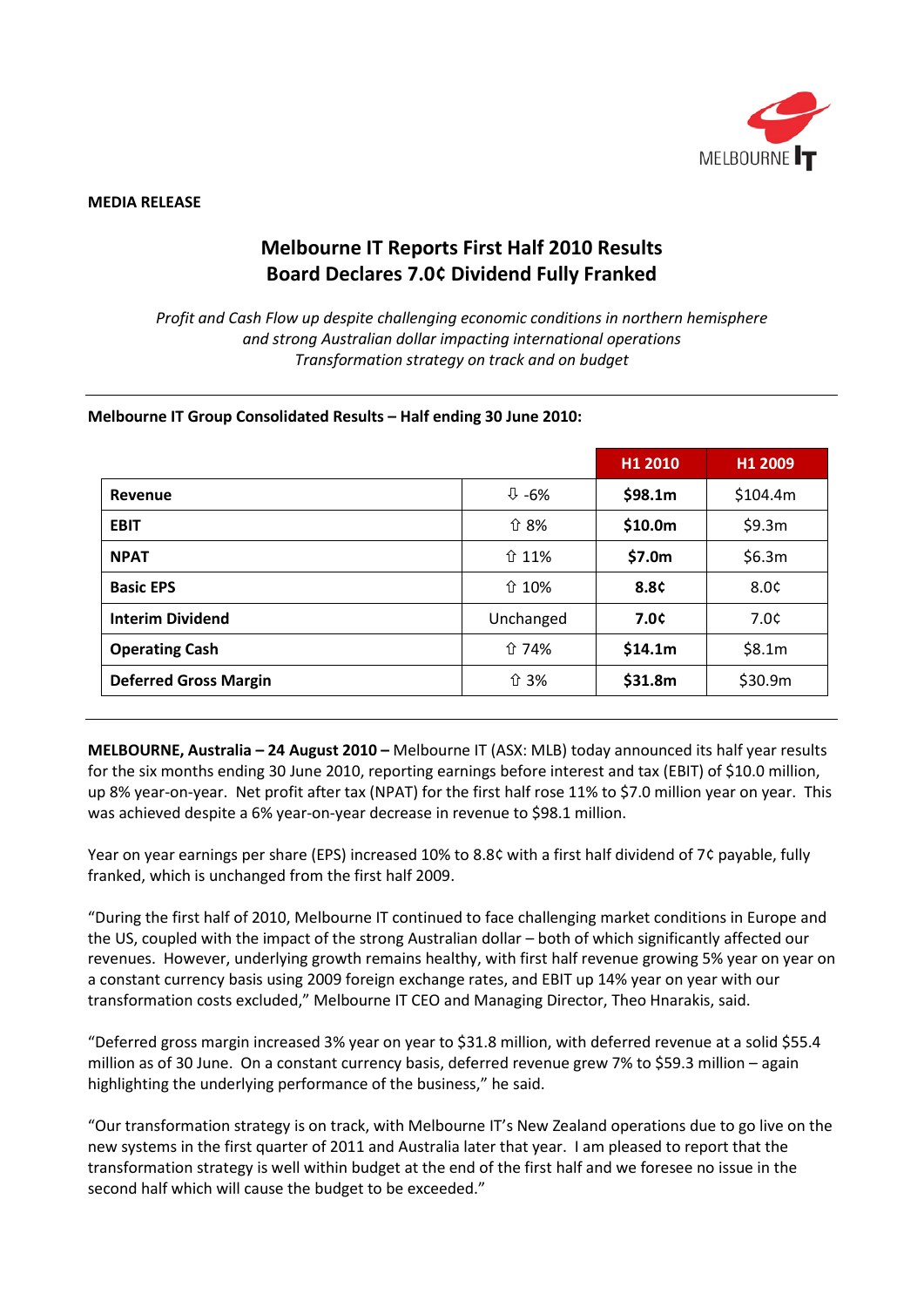At the end of the first half, net debt remained modest at \$28.9 million.

## **Divisional Highlights**

## **Digital Brand Services (DBS)**

- EBIT up 73% year on year to \$2.6 million
- First half revenue down 11% year on year to \$26.2 million due to strong Australian Dollar and challenging market conditions in Europe and the US. On constant currency basis using average 2009 exchange rates, revenue was up 6% year on year
- Brand and reputation protection first half revenue grew 25% year on year to \$4.3 million
- New customers added in H1 included JB Hi-Fi, Lufthansa Systems, Tabcorp Holdings, Linde AG, Detica, and Deloitte
- Digital Brand Services is expected to outperform FY 2009 however currency pressures remain and the final result will be down on original expectations – expect full year EBIT to be in \$7-8 million range

## **Enterprise Services**

- Strong year on year EBIT growth to \$1.6 million
- First half revenue of \$17.3 million up 42% on first half 2009 result of \$12.2 million
- New customers added in H1 included Thomson Reuters, TransLink Transit Authority and significant new contract with Queensland Department of Education and Training
- Pipeline and momentum remains strong. Forecasting full year result to solidly outperform 2009 revenue and EBIT

## **SMB eBusiness Solutions**

- First half revenue and EBIT remained flat year on year, with revenue up 1% to \$21.7 million and EBIT down 4% to \$4.8 million
- Domains revenue was maintained year on year at \$11.1 million while IT services revenue grew 2% year-on-year to \$10.6 million
- Premium email, search engine marketing and software as a service revenue grew 10% to \$3.24 million from \$2.95 million year-on-year
- New high margin products, revamped hosting plans and marketing initiatives planned should combine to lift H2 result

## **Global Partner Solutions**

- Despite international partner sales slowing, EBIT improved 8% year on year to \$4.3 million due to focus on higher margin products and lower cost of sales
- First half revenue down 18% to \$28.8 million from \$35.2 million in H1 2009, hampered by strong AUD (H1 10 revenue was down 3% to \$34.0 million on a constant currency basis using 2009 foreign exchange rates)
- Full year 2010 forecast contribution to be lower than 2009 as previously foreshadowed, however it is likely that the final result for the partner division will be better than original expectations

## **ForTheRecord (FTR)**

- A disappointing result with first half revenue down 31% to \$4.0 million year on year and no contribution to EBIT
- Facing tough trading conditions in the US where public spending has been significantly reduced and courthouses being closed to cut costs
- Executive leadership change is having positive effect and H2 pipeline is much stronger than H1 and up year on year